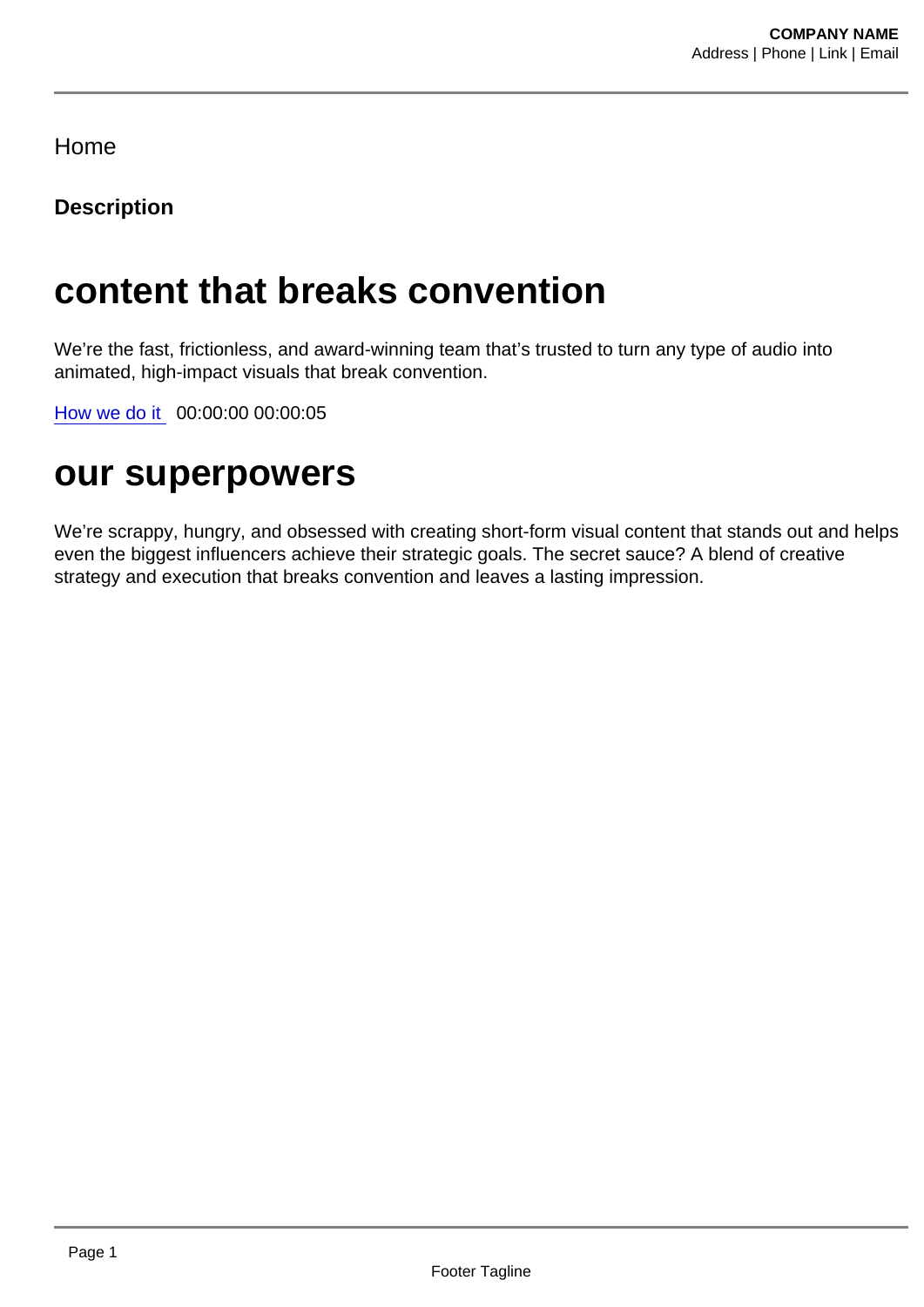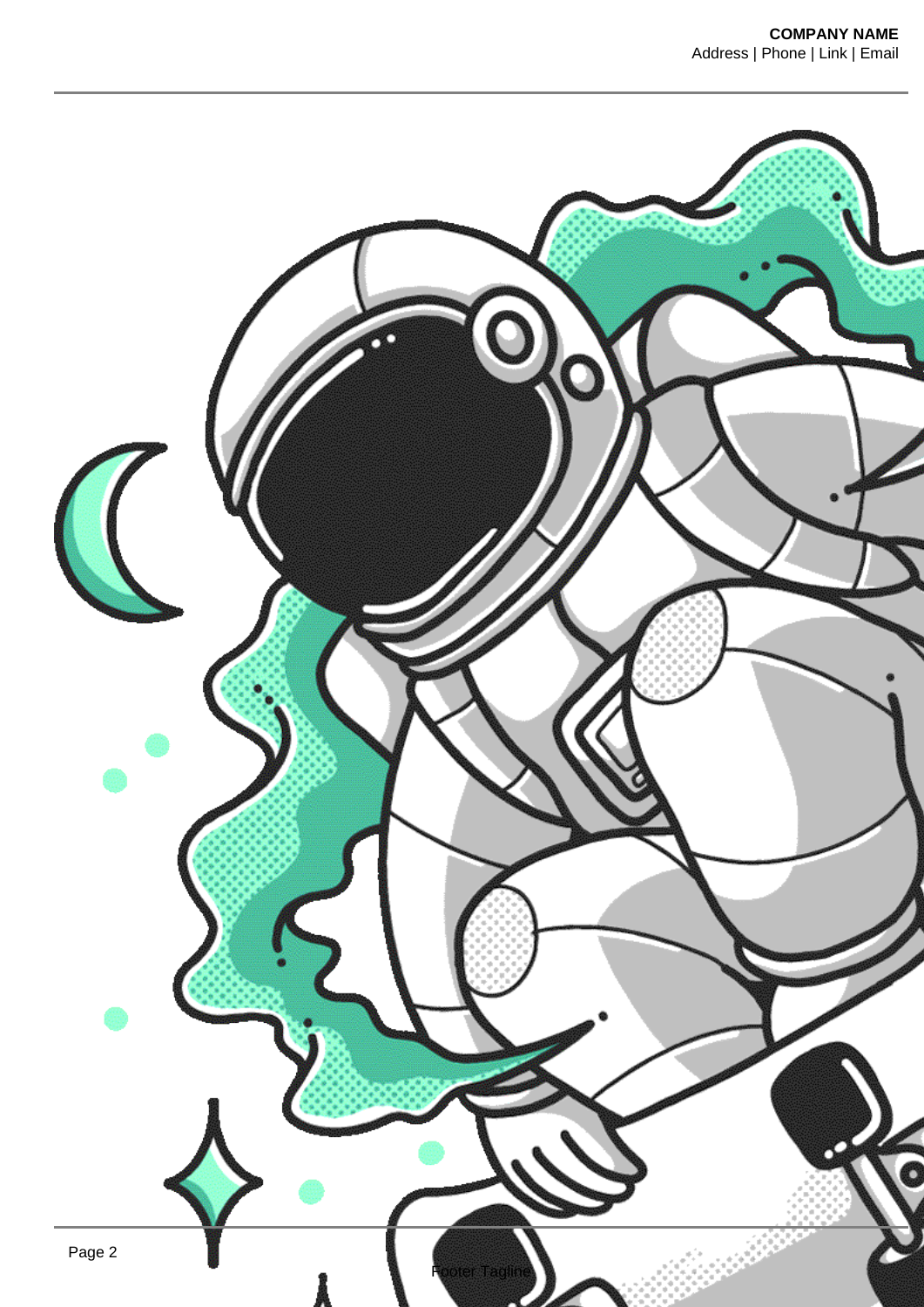### animation & motion gfx

### Animation & Motion GFX

Our animation team has over 20 years of experience in bringing stories to life through 2D/3D animation and motion GFX. We'll turn your audio into one-of-a-kind masterpieces that delight and inspire.

[visit the studio](https://foodfightstudios.com/the-studio-animation-services/)

content production

content production

Our innovative and immersed team in The Lab is constantly inventing new ways to inspire people toward action. We don't take the path, we make the path.

#### [visit the lab](https://foodfightstudios.com/the-lab/)

co-development

co-development

We love to partner with trailblazers to co-develop new characters, stories, and mini series. In fact, we have something brewing right now and can't wait to share it with the world!

#### [email us](mailto:info@foodfightstudios.com)

## latest news

straight from [the sauce](https://foodfightstudios.com/the-sauce/)

# food fight in action

We've worked with podcasters, authors, film directors, musicians, and entrepreneurs to bring their audio to life through original and unconventional content that sticks. See how!

[#blog](https://foodfightstudios.com/category/blog/) / [#branding](https://foodfightstudios.com/category/branding/) / [#insights](https://foodfightstudios.com/category/insights/) / [#thelab](https://foodfightstudios.com/category/blog/thelab/)

[From Crisis to Creative: Essential Lessons Learned](https://foodfightstudios.com/from-crisis-to-creative-everything-we-learned-in-unpredictable-times/)

[#animation](https://foodfightstudios.com/category/animation/) / [#blog](https://foodfightstudios.com/category/blog/) / [#codevelopment](https://foodfightstudios.com/category/co-development/)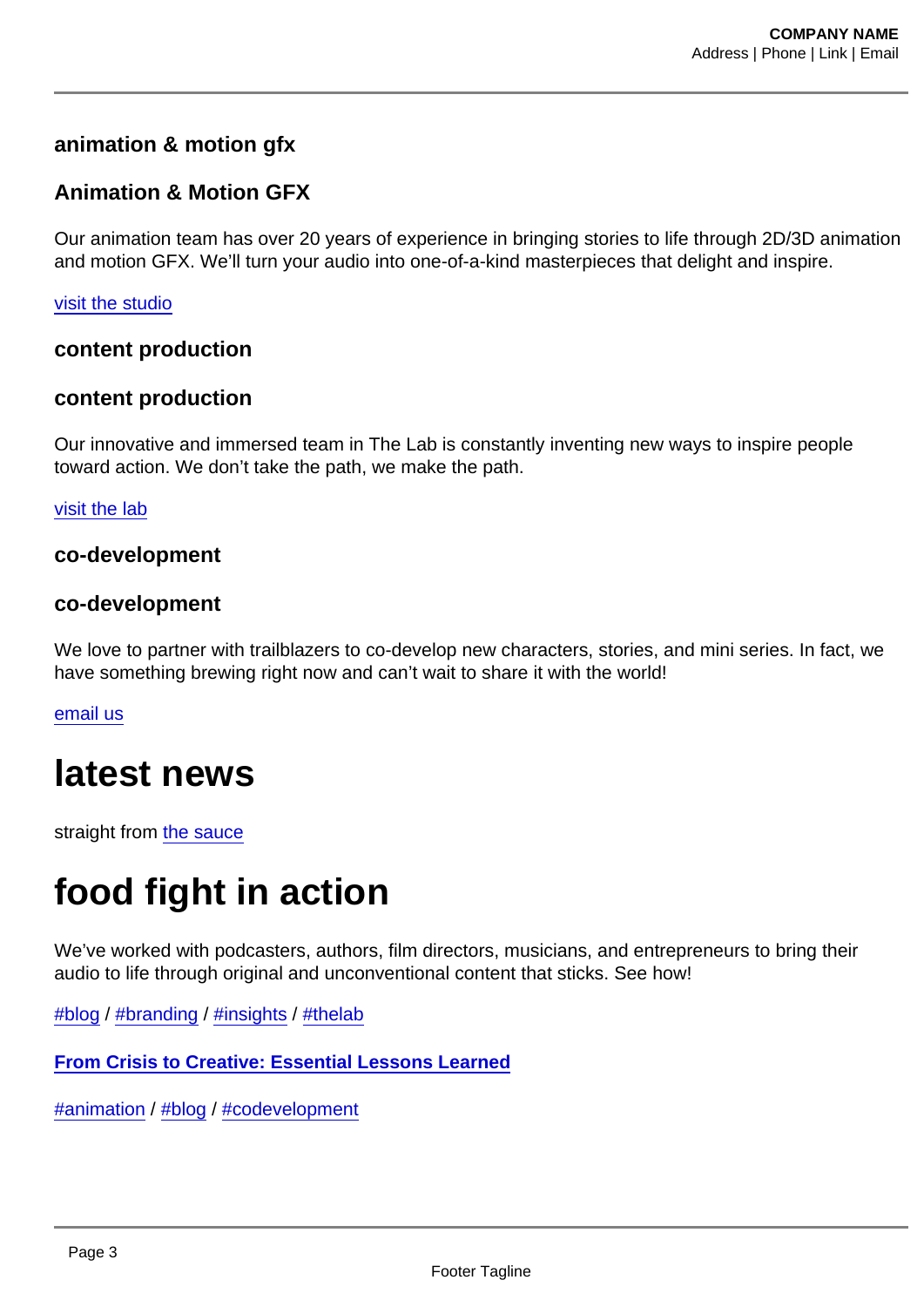[Spartan Race's Unbreakable CEO](https://foodfightstudios.com/spartan-race-unbreakable-ceo/)

[#animation](https://foodfightstudios.com/category/animation/) / [#branding](https://foodfightstudios.com/category/branding/) / [#casestudy](https://foodfightstudios.com/category/case-study/)

[Emmy Award Winner: Dreamer Documentary](https://foodfightstudios.com/brand-work-dreamer-documentary/)

[#animation](https://foodfightstudios.com/category/animation/) / [#blog](https://foodfightstudios.com/category/blog/) / [#howto](https://foodfightstudios.com/category/how-to/) / [#insights](https://foodfightstudios.com/category/insights/)

[8 Ways Brands Can Use Animation to Enable Digital Content, Especially Now](https://foodfightstudios.com/8-ways-brand-can-use-animation-for-digital-content/)

as seen in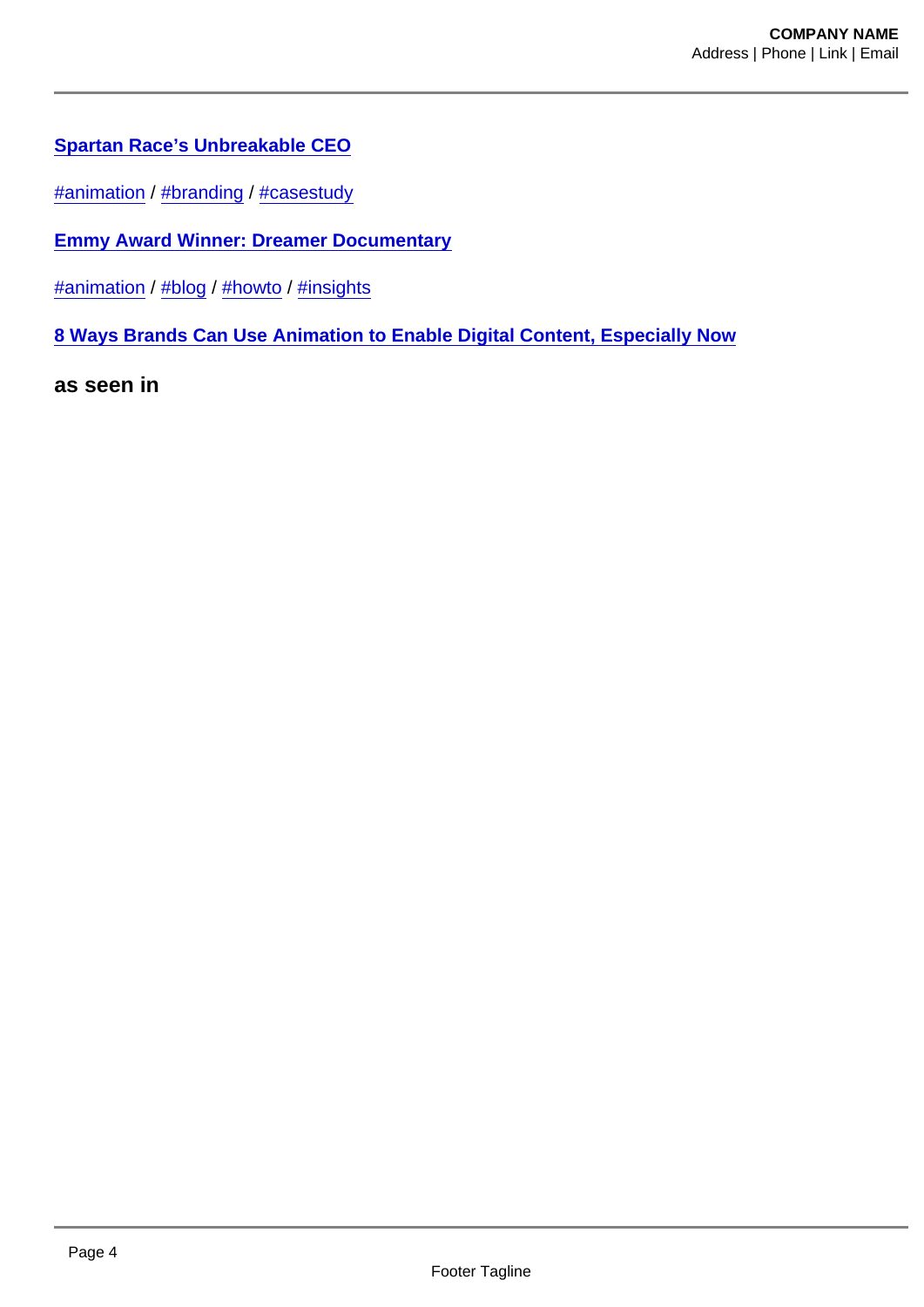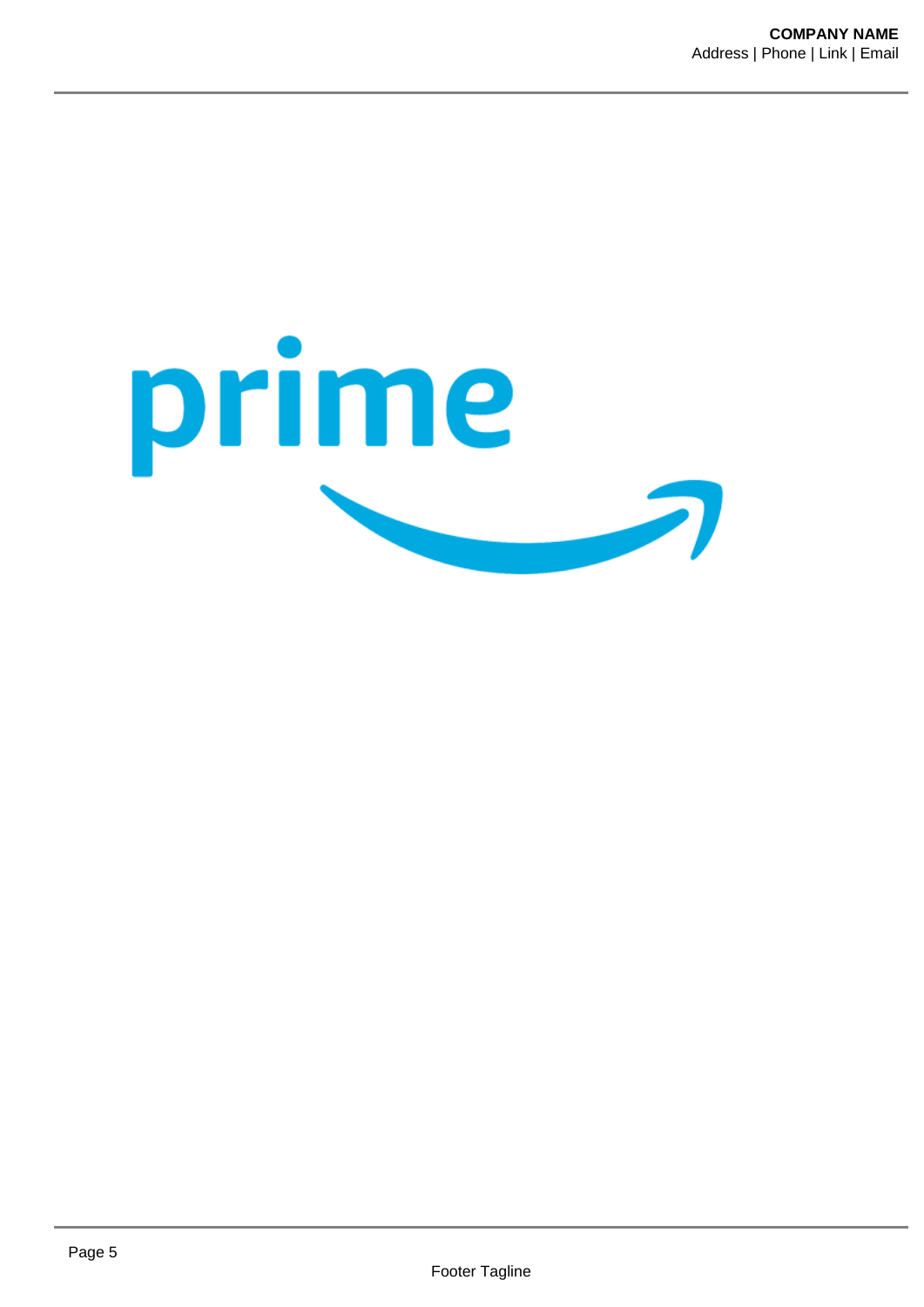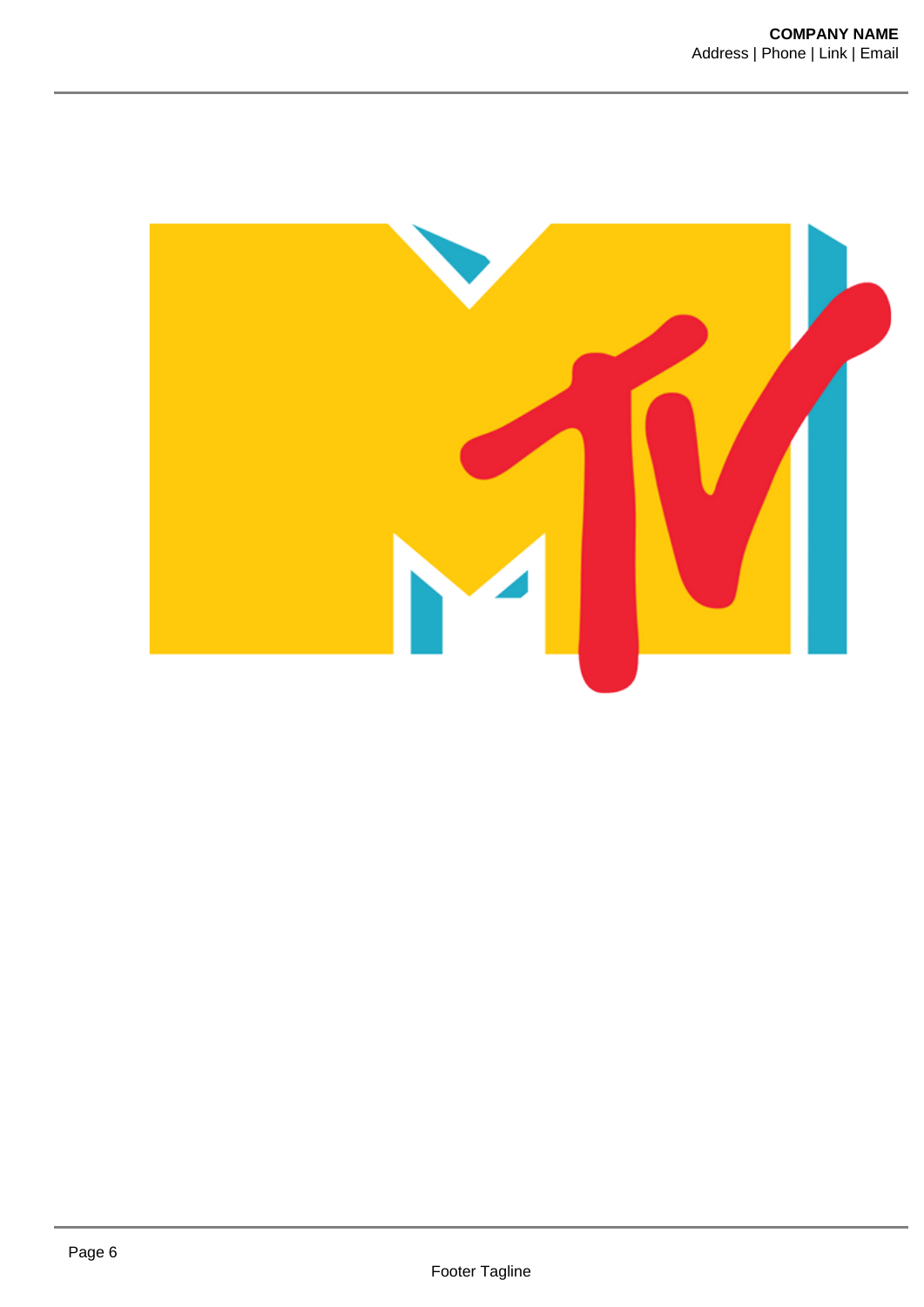

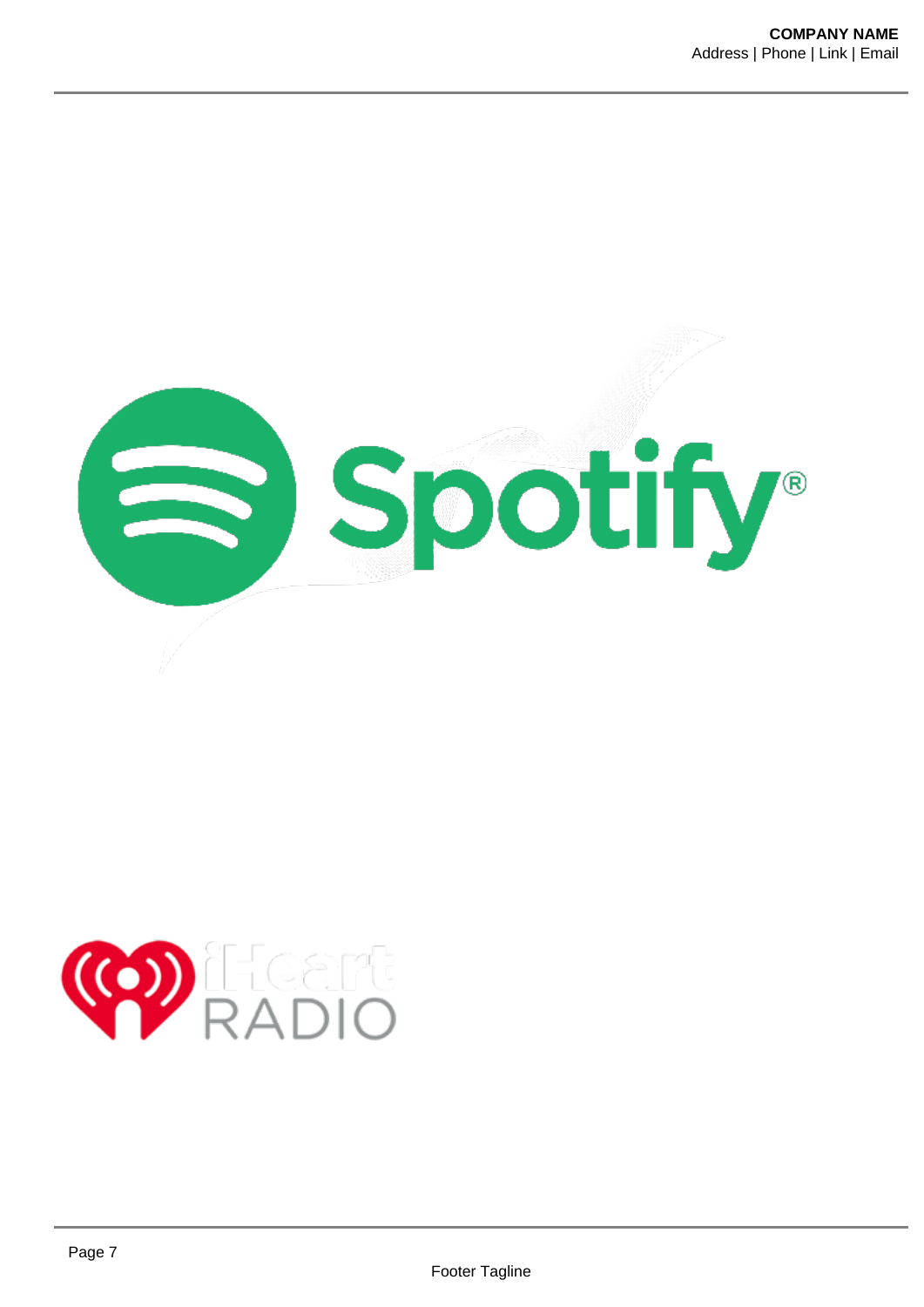

# **let's talk**

Have a question or need help with a project? Let's chat and see what we can do for you!

Name Please enter your name. \_\_\_\_\_\_\_\_\_\_\_\_\_\_\_\_\_\_\_\_\_\_\_\_\_\_\_\_\_\_\_Email Please enter a valid email address. Phone Please enter a valid phone number. What can we help with? Please type your message.

Please check the captcha to verify you are not a robot.

SEND Message failed. Please try again.